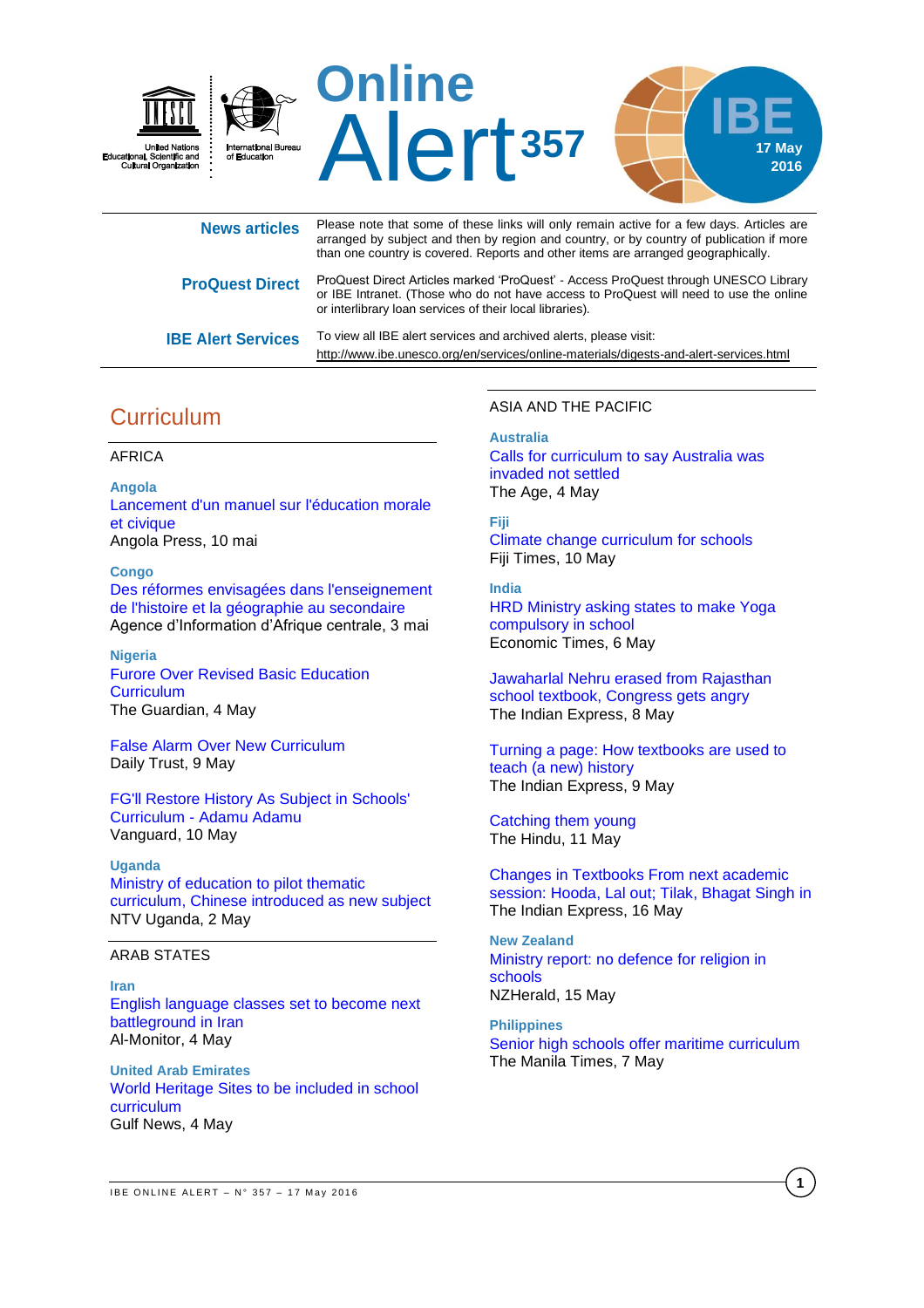## **Viet Nam** [Japanese language studies taking root in](http://www.japantimes.co.jp/news/2016/05/08/national/japanese-language-studies-taking-root-vietnam-elementary-schools/#.VzBqp4SLSUk)  [Vietnam elementary schools](http://www.japantimes.co.jp/news/2016/05/08/national/japanese-language-studies-taking-root-vietnam-elementary-schools/#.VzBqp4SLSUk) The Japan Times, 8 May

### EUROPE AND NORTH AMERICA

**Israel** [New Israeli textbook highlights Jewish](http://gulfnews.com/news/mena/palestine/new-israeli-textbook-highlights-jewish-supremacy-1.1826411)  [supremacy](http://gulfnews.com/news/mena/palestine/new-israeli-textbook-highlights-jewish-supremacy-1.1826411) Gulf News, 17 May

**France** [Najat Vallaud-Belkacem veut plus d'auteurs](http://www.lexpress.fr/education/najat-vallaud-belkacem-veut-plus-d-auteurs-femmes-au-programme-du-bac-litteraire_1791987.html)  [femmes au programme du](http://www.lexpress.fr/education/najat-vallaud-belkacem-veut-plus-d-auteurs-femmes-au-programme-du-bac-litteraire_1791987.html) bac littéraire L'Express, 13 mai

#### **UK**

[Curriculum experts say coding is essential in a](http://www.ft.com/cms/s/2/c84b9704-f744-11e5-96db-fc683b5e52db.html#axzz489GN3U00)  [digital economy](http://www.ft.com/cms/s/2/c84b9704-f744-11e5-96db-fc683b5e52db.html#axzz489GN3U00) Financial Times, 4 May

## LATIN AMERICA AND THE CARIBBEAN

**Jamaica** [Gov't wants entrepreneurship curriculum in](http://www.jamaicaobserver.com/news/Gov-t-wants-entrepreneurship-curriculum-in-schools)  [schools](http://www.jamaicaobserver.com/news/Gov-t-wants-entrepreneurship-curriculum-in-schools) Jamaica Observer, 13 May

**Peru** [Ministerio de Educación entregó Currículo](http://www.minedu.gob.pe/n/noticia.php?id=37798)  [Nacional al Consejo Nacional de Educación](http://www.minedu.gob.pe/n/noticia.php?id=37798) Ministerio de Educación, 29 de abril

**Uruguay** [Secundaria consultará a padres y](http://www.elobservador.com.uy/secundaria-consultara-padres-y-empleadores-plan-curricular-n877921)  [empleadores sobre plan curricular](http://www.elobservador.com.uy/secundaria-consultara-padres-y-empleadores-plan-curricular-n877921) El Observador, 7 de mayo

# Education Reform

#### AFRICA

**Kenya** [Kenya hastens education sector reforms:](http://news.xinhuanet.com/english/2016-05/03/c_135331841.htm)  [official](http://news.xinhuanet.com/english/2016-05/03/c_135331841.htm) Xinhua, 3 May

## ARAB STATES

**United Arab Emirates** [Dubai schools to participate in annual external](http://www.khaleejtimes.com/nation/education/schools-to-participate-in-external-assessments-annually)  [assessments](http://www.khaleejtimes.com/nation/education/schools-to-participate-in-external-assessments-annually) Khaleej Times, 4 May

## ASIA AND THE PACIFIC

**India** [New education policy to be announced before](http://timesofoman.com/article/83927/World/India/Irani-said-under-the-new-education-policy-NCERT-will-address-all-those-challenges-facing-the-educati)  [May 26: Irani](http://timesofoman.com/article/83927/World/India/Irani-said-under-the-new-education-policy-NCERT-will-address-all-those-challenges-facing-the-educati) Times of Oman, 16 May

**Thailand** [Thailand's proposed education reforms could](https://asiancorrespondent.com/2016/05/thailand-education-reform/)  [leave the most vulnerable behind](https://asiancorrespondent.com/2016/05/thailand-education-reform/) Asian Correspondent, 13 May

## Education System

#### AFRICA

**Central African Republic** [Third of Central African Republic Children Out](http://allafrica.com/stories/201605050558.html)  [of Class As Schools Struggle to Reopen –](http://allafrica.com/stories/201605050558.html) UN Thomson Reuters Foundation, 4 May

### **Mauritius** [Government in Favour of Greater Autonomy](http://allafrica.com/stories/201605060624.html)  [for Schools, Says Education Minister](http://allafrica.com/stories/201605060624.html) Gouvernement of Mauritius, 5 May

**Tanzania** [Educational Standards Said 'Coming Down'](http://allafrica.com/stories/201605050773.html) Tanzania Daily News, 5 May

### ARAB STATES

#### **Oma[n](http://www.timesofoman.com/morearticles/Oman/Education)**

[Oman education: Greater choice of courses in](http://timesofoman.com/article/83484/Oman/Education/Oman-education:-Greater-choice-of-courses-in-secondary-schools-will-improve-employability-says-study)  [secondary schools will improve employability](http://timesofoman.com/article/83484/Oman/Education/Oman-education:-Greater-choice-of-courses-in-secondary-schools-will-improve-employability-says-study) Times of Oman, 10 May

#### ASIA AND THE PACIFIC

**Australia** [White flight: Why are our state schools](http://www.theage.com.au/victoria/white-flight-why-are-our-state-schools-segregating-20160503-gokutm.html)  [segregating?](http://www.theage.com.au/victoria/white-flight-why-are-our-state-schools-segregating-20160503-gokutm.html) The Age, 8 May

**Turkey** [Turkish Education Ministry to](http://www.hurriyetdailynews.com/turkish-education-ministry-to-spend-1-billion-liras-on-private-schools.aspx?pageID=238&nID=99033&NewsCatID=341) spend 1 billion [liras on private schools](http://www.hurriyetdailynews.com/turkish-education-ministry-to-spend-1-billion-liras-on-private-schools.aspx?pageID=238&nID=99033&NewsCatID=341) Hurriyet Daily News, 11 May

## LATIN AMERICA AND THE CARIBBEAN

**Argentina** [Con tutores, lograron reducir el fracaso en la](http://www.clarin.com/sociedad/tutores-lograron-reducir-escuela-secundaria_0_1570643141.html)  [escuela secundaria](http://www.clarin.com/sociedad/tutores-lograron-reducir-escuela-secundaria_0_1570643141.html) Clarin, 5 de mayo

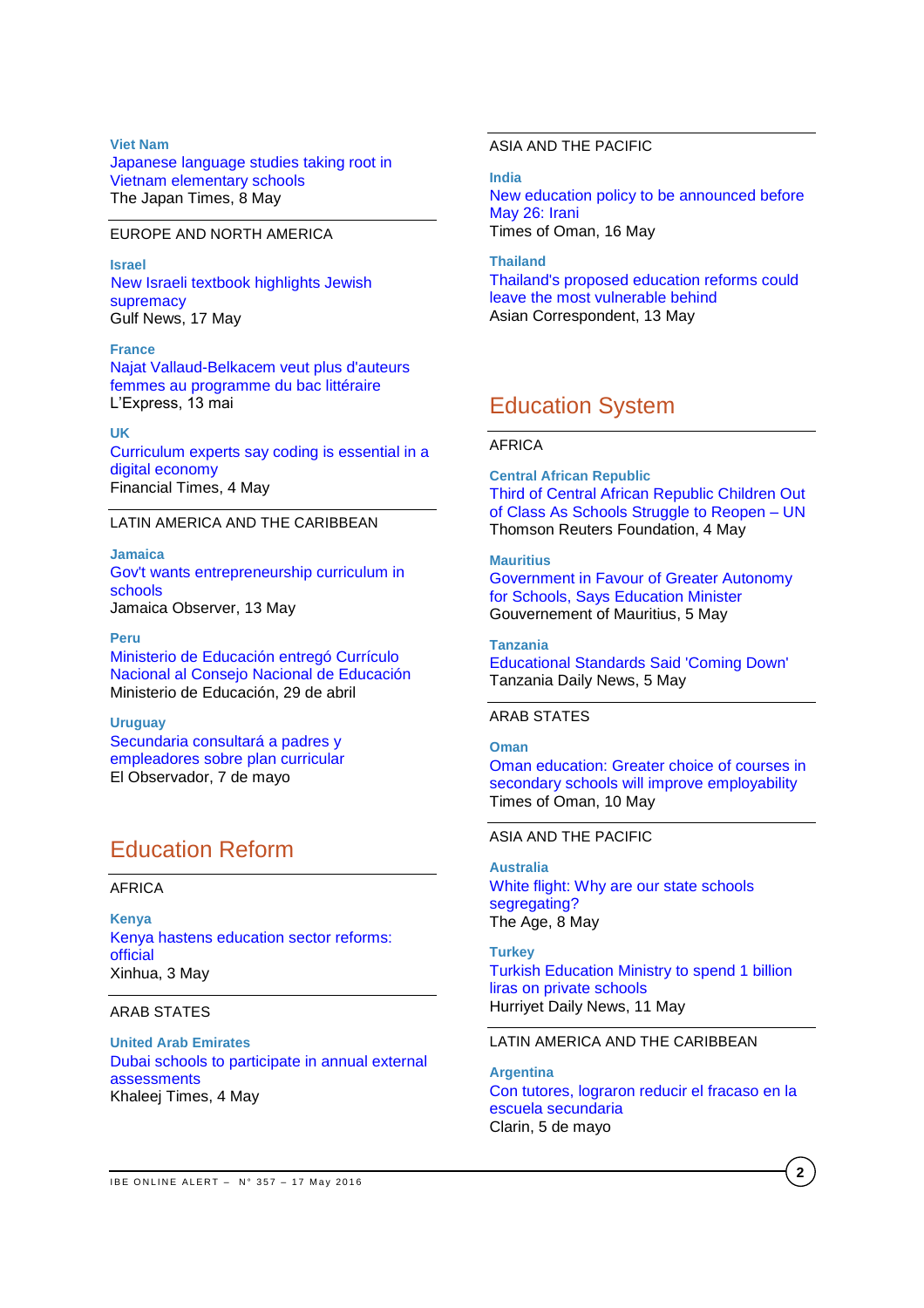[Cómo se evalúa en otros países](http://www.lanacion.com.ar/1898895-como-se-evalua-en-otros-paises) La Nacion, 15 de mayo

**Cuba** [Cuban schools' focus on 'good values' holds](http://theconversation.com/cuban-schools-focus-on-good-values-holds-global-lessons-58896)  global [lessons](http://theconversation.com/cuban-schools-focus-on-good-values-holds-global-lessons-58896) The Conversation, 16 May

**Panama** [El camino hacia una mejor calidad educative](http://laestrella.com.pa/panama/nacional/camino-hacia-mejor-calidad-educativa/23938150) La Estrella de Panamá, 5 de mayo

## Gender

### AFRICA

**Nigeria** [FG Expresses Concern Over Marginalisation](http://allafrica.com/stories/201605060514.html)  [of Girls in Education](http://allafrica.com/stories/201605060514.html) This Day, 5 May

## Inclusive Education

## AFRICA

**Ghana** [Ghana launches inclusive education policy](http://www.graphic.com.gh/news/education/63362-ghana-launches-inclusive-education-policy-framework.html)  [framework](http://www.graphic.com.gh/news/education/63362-ghana-launches-inclusive-education-policy-framework.html) Graphic Online, 5 May

**Sudan** [Ministry of General Education -](http://allafrica.com/stories/201605040420.html) Khartoum [State Heading Steadily Towards Achieving](http://allafrica.com/stories/201605040420.html)  [Education for All Goals](http://allafrica.com/stories/201605040420.html) Sudan News Agency, 3 May

**Zimbabwe** [Education Policy Sidelines Deaf Children](http://allafrica.com/stories/201605050481.html) Financial Gazette, 5 May

## EUROPE AND NORTH AMERICA

**Switzerland** [Genève ne scolarise pas tous les réfugiés](http://www.letemps.ch/suisse/2016/05/03/geneve-ne-scolarise-refugies-mineurs)  [mineurs](http://www.letemps.ch/suisse/2016/05/03/geneve-ne-scolarise-refugies-mineurs) Le Temps, 3 mai

**USA** [U.S. Departments of Education and Justice](http://www.ed.gov/news/press-releases/us-departments-education-and-justice-release-joint-guidance-help-schools-ensure-civil-rights-transgender-students)  [Release Joint Guidance to Help Schools](http://www.ed.gov/news/press-releases/us-departments-education-and-justice-release-joint-guidance-help-schools-ensure-civil-rights-transgender-students)  [Ensure the Civil Rights of Transgender](http://www.ed.gov/news/press-releases/us-departments-education-and-justice-release-joint-guidance-help-schools-ensure-civil-rights-transgender-students)  **[Students](http://www.ed.gov/news/press-releases/us-departments-education-and-justice-release-joint-guidance-help-schools-ensure-civil-rights-transgender-students)** U.S. Department of Education, 13 May

## LATIN AMERICA AND THE CARIBBEAN

**Bolivia**

[Ministerio de Educación crea más ítems para](http://www.minedu.gob.bo/index.php/prensa/noticias-recientes/3-noticias-recientes/3537-ministerio-de-educacion-crea-mas-items-para-maestras-y-maestros-de-educacion-especial)  [maestras y maestros de educación especial](http://www.minedu.gob.bo/index.php/prensa/noticias-recientes/3-noticias-recientes/3537-ministerio-de-educacion-crea-mas-items-para-maestras-y-maestros-de-educacion-especial) Ministerio de Educación, 9 de mayo

**Mexico** [La SCJN falla por educación bilingüe para](http://www.informador.com.mx/mexico/2016/659562/6/la-scjn-falla-por-educacion-bilingue-para-comunidades-indigenas.htm)  [comunidades indígenas](http://www.informador.com.mx/mexico/2016/659562/6/la-scjn-falla-por-educacion-bilingue-para-comunidades-indigenas.htm) Informador.mx, 5 de mayo

## Teacher Education

### ARAB STATES

**Jordan** [Through early intervention project, educators](http://www.jordantimes.com/news/local/through-early-intervention-project-educators-explore-innovative-ways-teaching)  [explore innovative ways of teaching](http://www.jordantimes.com/news/local/through-early-intervention-project-educators-explore-innovative-ways-teaching) The Jordan Times, 4 May

ASIA AND THE PACIFIC

**India** [Now, college students can evaluate their](http://timesofindia.indiatimes.com/home/education/news/Now-college-students-can-evaluate-their-teachers/articleshow/52226069.cms)  [teachers](http://timesofindia.indiatimes.com/home/education/news/Now-college-students-can-evaluate-their-teachers/articleshow/52226069.cms) The Times of India, 11 May

## Reports, publications, etc.

## ARICA

**Nigeria** [Teacher Education, Teacher Practice,](https://www.britishcouncil.org.ng/sites/default/files/macarthur_teacher_education_briefing_note_1_0.pdf)  [Approaches to Gender and Girls' Schooling](https://www.britishcouncil.org.ng/sites/default/files/macarthur_teacher_education_briefing_note_1_0.pdf)  [Outcomes: A Study in Five Nigerian States](https://www.britishcouncil.org.ng/sites/default/files/macarthur_teacher_education_briefing_note_1_0.pdf) British Council, April 2016

ASIA AND THE PACIFIC

**Australia** [Kids & Family Reading Report](http://www.scholastic.com.au/schools/ReadingLeaders/KFRR/assets/pdf/KFRR_AUS.pdf) Schoolastic, May 2016

**New Zealand** [Inclusive practices for students with special](http://www.ero.govt.nz/publications/inclusive-practices-for-students-with-special-education-needs-in-schools/)  [education needs in schools](http://www.ero.govt.nz/publications/inclusive-practices-for-students-with-special-education-needs-in-schools/) Education Review Office, 2015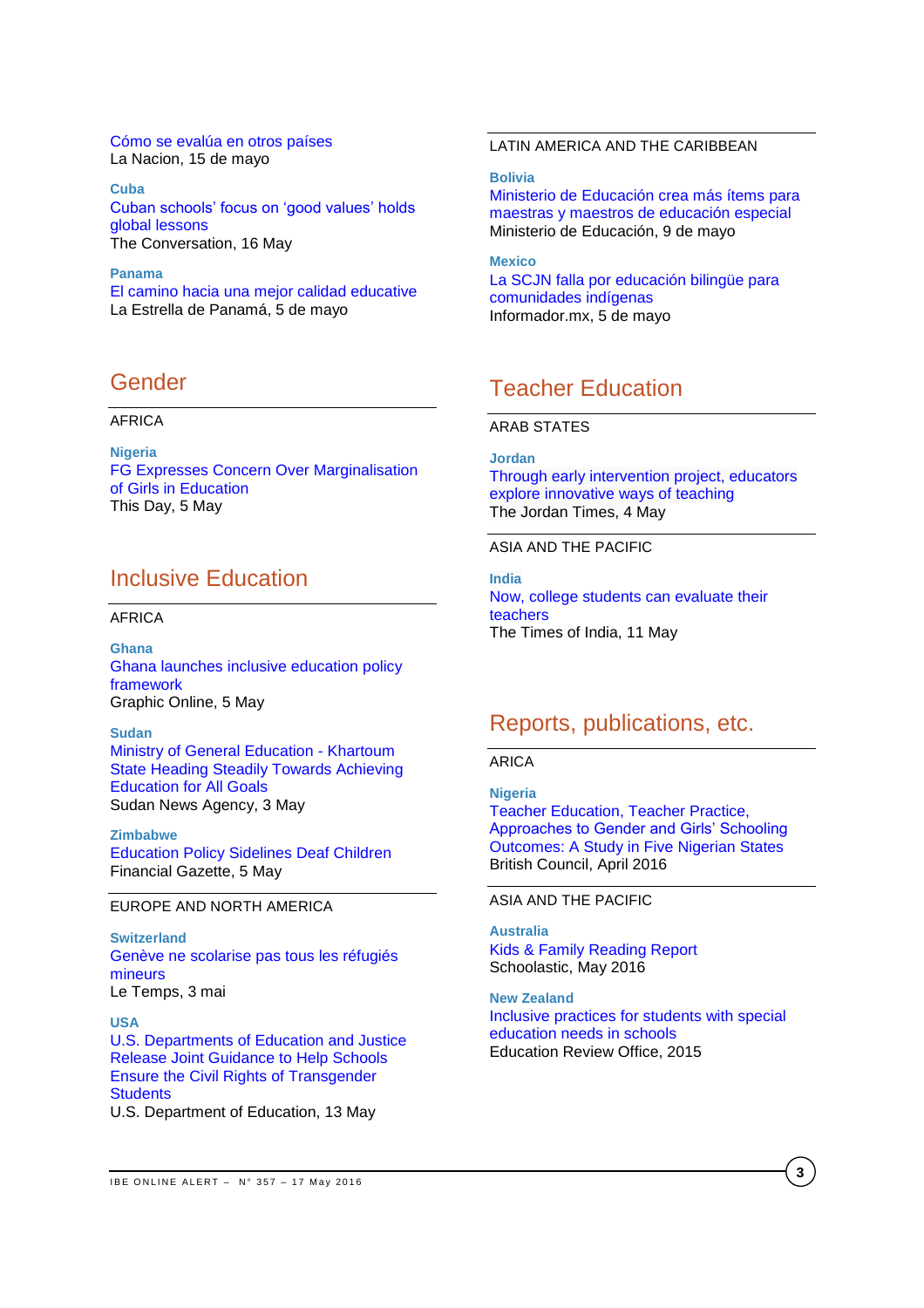## EUROPE AND NORTH AMERICA

[Les compétences locales sont importantes : un](http://www.etf.europa.eu/webatt.nsf/0/6ACB28624EDA89EEC1257F73005350C4/$file/Local%20skills%20matter_FR.pdf)  [voyage dans les communautés](http://www.etf.europa.eu/webatt.nsf/0/6ACB28624EDA89EEC1257F73005350C4/$file/Local%20skills%20matter_FR.pdf)  [entrepreneuriales](http://www.etf.europa.eu/webatt.nsf/0/6ACB28624EDA89EEC1257F73005350C4/$file/Local%20skills%20matter_FR.pdf) European Training Foundation, 2016

## **France**

[Conseil supérieur des programmes: Rapport](http://www.ladocumentationfrancaise.fr/var/storage/rapports-publics/164000266.pdf)  [d'activité Octobre 2013 -](http://www.ladocumentationfrancaise.fr/var/storage/rapports-publics/164000266.pdf) Décembre 2015 Ministère de l'Éducation nationale, de l'Enseignement supérieur et de la Recherche, 2016

[Développement du jeune enfant : Modes](http://www.ladocumentationfrancaise.fr/rapports-publics/164000279/)  [d'accueil / Formation des professionnels](http://www.ladocumentationfrancaise.fr/rapports-publics/164000279/) Sylviane Giampino, Ministre des Familles, de l'Enfance et des Droits des Femmes, 2016

#### [Éducation & formations, n°90](http://cache.media.education.gouv.fr/file/revue_90/54/2/depp-2016-EF-90_562542.pdf)

Ministère de l'Éducation nationale, de l'Enseignement supérieur et de la Recherche. Avril 2016

#### **UK**

[Language teaching in schools \(England\)](http://researchbriefings.parliament.uk/ResearchBriefing/Summary/CBP-7388#fullreport) House of Commons Library, May 2016

LATIN AMERICA AND THE CARIBBEAN

[Adolescentes y jóvenes fuera de la escuela](http://www.campanaderechoeducacion.org/v2/es/publicaciones/clade/publicaciones-tematicas.html?download=342%3Aadolescentes-y-jovenes-fuera-de-la-escuela-las-demandas-para-una-ensenanza-secundaria-garante-de-derechos-en-america-latina-y-el-caribe)  [las demandas para una enseñanza secundaria](http://www.campanaderechoeducacion.org/v2/es/publicaciones/clade/publicaciones-tematicas.html?download=342%3Aadolescentes-y-jovenes-fuera-de-la-escuela-las-demandas-para-una-ensenanza-secundaria-garante-de-derechos-en-america-latina-y-el-caribe)  [garante de derechos en América Latina y el](http://www.campanaderechoeducacion.org/v2/es/publicaciones/clade/publicaciones-tematicas.html?download=342%3Aadolescentes-y-jovenes-fuera-de-la-escuela-las-demandas-para-una-ensenanza-secundaria-garante-de-derechos-en-america-latina-y-el-caribe)  **[Caribe](http://www.campanaderechoeducacion.org/v2/es/publicaciones/clade/publicaciones-tematicas.html?download=342%3Aadolescentes-y-jovenes-fuera-de-la-escuela-las-demandas-para-una-ensenanza-secundaria-garante-de-derechos-en-america-latina-y-el-caribe)** 

Campaña Latinoamericana por el Derecho a la Educación, Mayo de 2016

#### **Chile** [Aportes para la enseñanza de las ciencias](http://unesdoc.unesco.org/images/0024/002447/244733s.pdf)  [naturales](http://unesdoc.unesco.org/images/0024/002447/244733s.pdf)

M. Paulina Flotts and al., UNESCO Office Santiago and Regional Bureau for Education in Latin America and the Caribbean, 2016

### **Mexico**

### [La educación obligatoria en México. Informe](http://publicaciones.inee.edu.mx/buscadorPub/P1/I/241/P1I241.pdf)  [2016](http://publicaciones.inee.edu.mx/buscadorPub/P1/I/241/P1I241.pdf)

Instituto Nacional para la Evaluación de la Educación, 2016

## [La evaluación de docentes de educación](http://www.inee.edu.mx/images/stories/2016/publicaciones/EvaluacionDocentesEB.pdf)  [básica](http://www.inee.edu.mx/images/stories/2016/publicaciones/EvaluacionDocentesEB.pdf)

Felipe Martínez Rizo, Instituto Nacional para la Evaluación de la Educación, 2016

#### [Modelos de formación continua de maestros](http://www.inee.edu.mx/images/stories/2016/publicaciones/ModelosFC250416.pdf)  [en servicio de educación primaria: criterios e](http://www.inee.edu.mx/images/stories/2016/publicaciones/ModelosFC250416.pdf)  [indicadores para su evaluación](http://www.inee.edu.mx/images/stories/2016/publicaciones/ModelosFC250416.pdf)

F. Medardo Tapia Uribe Verónica Medrano Camacho, Instituto Nacional para la Evaluación de la Educación, 2016

#### [Política Nacional de Evaluación de la](http://publicaciones.inee.edu.mx/buscadorPub/P1/E/302/P1E302.pdf)  [Educación](http://publicaciones.inee.edu.mx/buscadorPub/P1/E/302/P1E302.pdf)

Instituto Nacional para la Evaluación de la Educación, 2016

#### INTERNATIONAL

**UNESCO IBE**

#### [Sharing Malaysian Experience in Participation](http://www.ibe.unesco.org/sites/default/files/resources/ipr3-boon-ng-stemgirlmalaysia_eng.pdf)  [of Girls in Stem Education](http://www.ibe.unesco.org/sites/default/files/resources/ipr3-boon-ng-stemgirlmalaysia_eng.pdf)

In-Progress Reflections No. 3 on Current and Critical Issues in the Curriculum and Learning Soo Boon Ng, Ministry of Education Malaysia, UNESCO IBE, 2016 [Français](http://www.ibe.unesco.org/sites/default/files/resources/ipr3-boon-ng-stemgirlmalaysia_fre.pdf) [Español](http://www.ibe.unesco.org/sites/default/files/resources/ipr3-boon-ng-stemgirlmalaysia_spa.pdf)

## **Miscellaneous**

## **USA**

[Who Does the Movement to Opt Out of](http://www.usnews.com/opinion/articles/2016-05-09/who-does-the-movement-to-opt-out-of-standardized-testing-help)  [Standardized Testing Help?](http://www.usnews.com/opinion/articles/2016-05-09/who-does-the-movement-to-opt-out-of-standardized-testing-help) U.S. News & World Report, 9 May